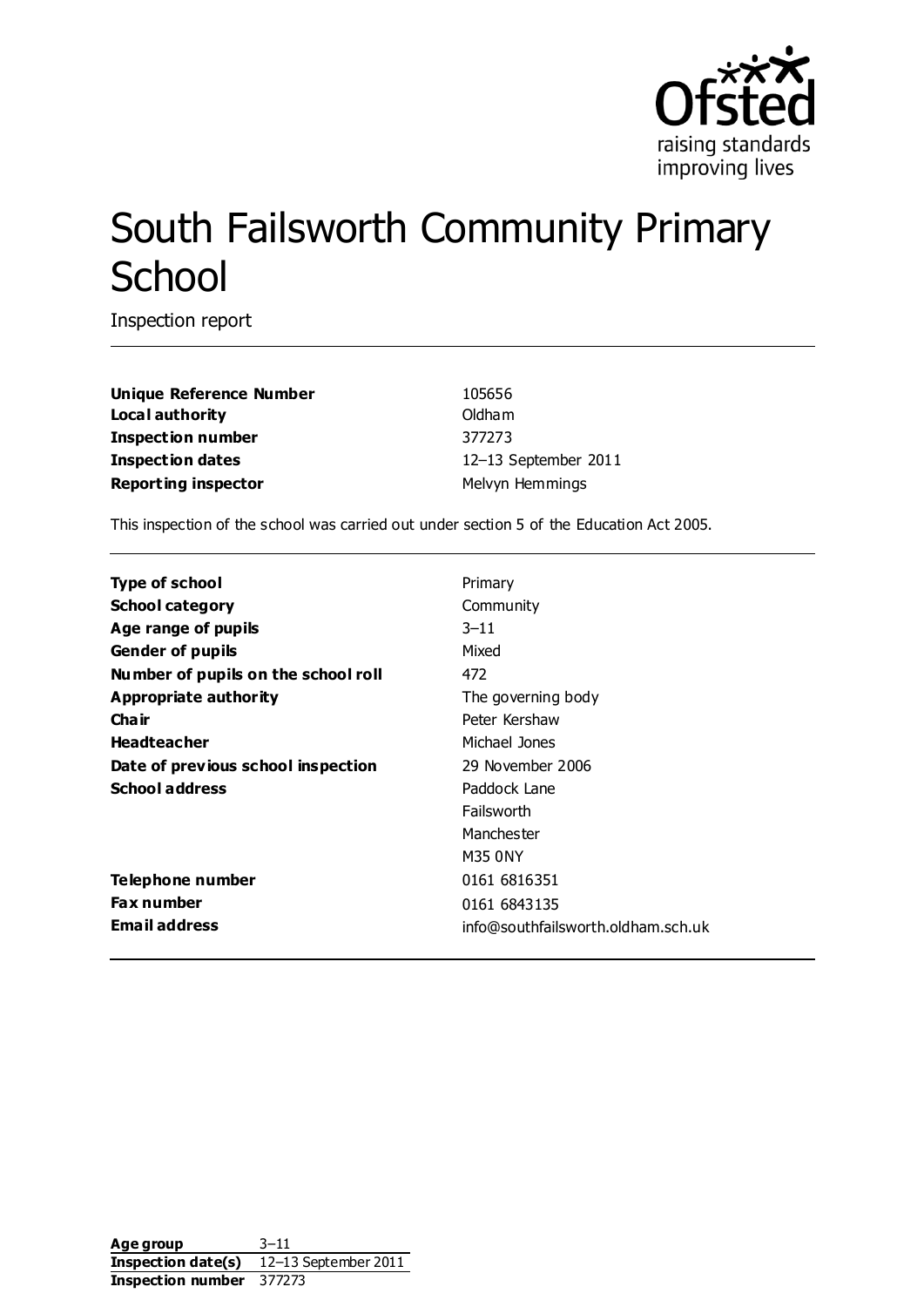The Office for Standards in Education, Children's Services and Skills (Ofsted) regulates and inspects to achieve excellence in the care of children and young people, and in education and skills for learners of all ages. It regulates and inspects childcare and children's social care, and inspects the Children and Family Court Advisory Support Service (Cafcass), schools, colleges, initial teacher training, work-based learning and skills training, adult and community learning, and education and training in prisons and other secure establishments. It rates council children's services, and inspects services for looked after children, safeguarding and child protection.

Further copies of this report are obtainable from the school. Under the Education Act 2005, the school must provide a copy of this report free of charge to certain categories of people. A charge not exceeding the full cost of reproduction may be made for any other copies supplied.

If you would like a copy of this document in a different format, such as large print or Braille, please telephone 0300 123 4234, or email [enquiries@ofsted.gov.uk](mailto:enquiries@ofsted.gov.uk)

You may copy all or parts of this document for non-commercial purposes, as long as you give details of the source and date of publication and do not alter the information in any way.

To receive regular email alerts about new publications, including survey reports and school inspection reports, please visit our website and go to 'Subscribe'.

Piccadilly Gate Store Street Manchester M1 2WD

T: 0300 123 4234 Textphone: 0161 618 8524 [enquiries@ofsted.gov.uk](mailto:enquiries@ofsted.gov.uk) [www.ofsted.gov.uk](http://www.ofsted.gov.uk/)



© Crown copyright 2011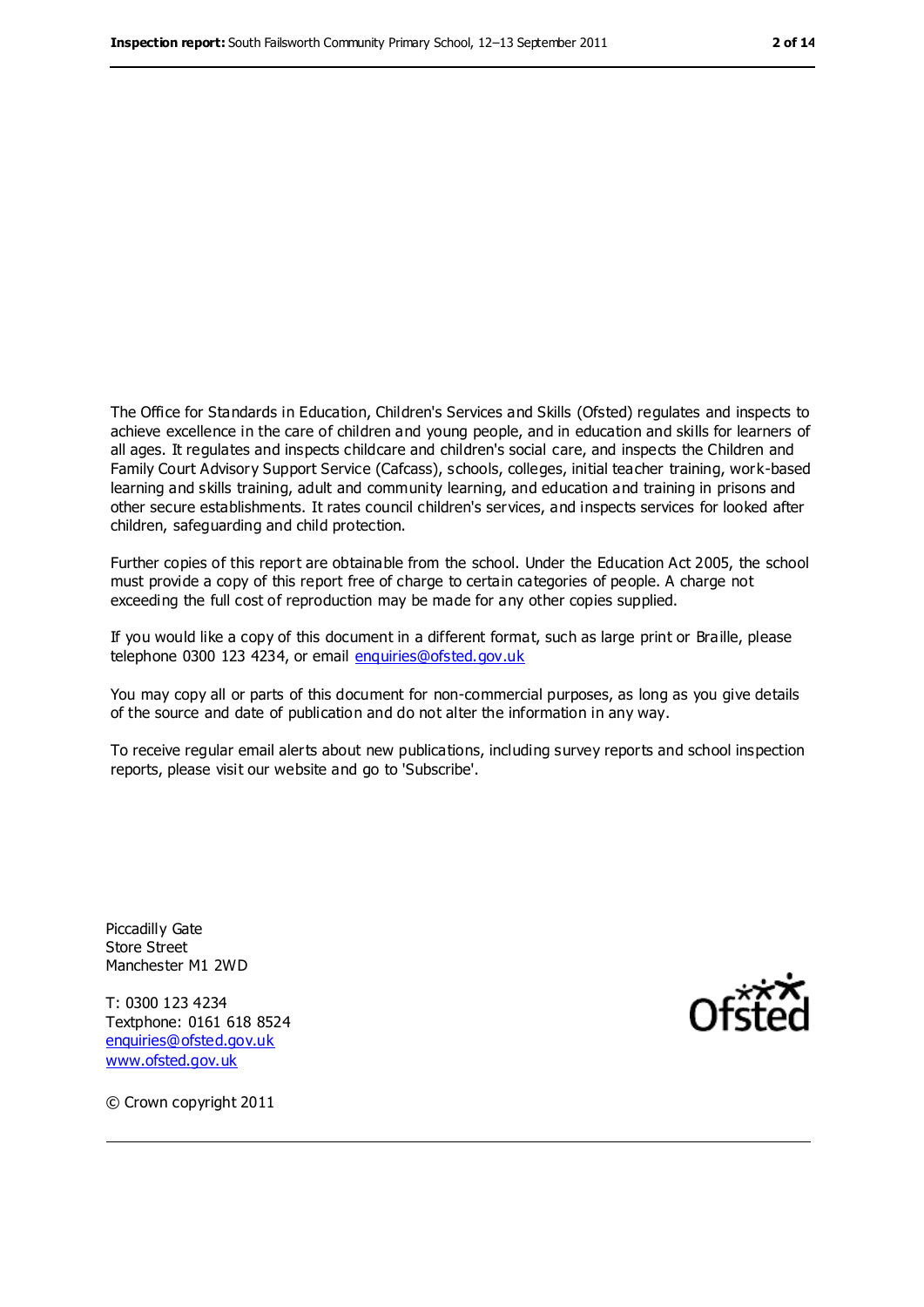# **Introduction**

This inspection was carried out by four additional inspectors who observed teaching and learning in 19 lessons or parts of lessons. The inspectors observed 13 teachers and held discussions with members of the governing body, staff and groups of pupils. They observed the school's work, and looked at school policies, safeguarding documentation, records of meetings of the governing body, assessment information and curriculum planning. In addition, 145 responses to parents' and carers' questionnaires were received and analysed.

The inspection team reviewed many aspects of the school's work. It looked in detail at a number of key areas.

- Whether pupils make sufficient progress in Key Stage 1.
- Whether the quality of teaching is consistently good throughout the school.
- How effectively leaders are working to improve pupils' skills in non-fiction writing.
- The extent to which standards and provision in information and communication technology (ICT) have been improved since the previous inspection.

# **Information about the school**

South Failsworth is much larger than the average primary school. The proportion of pupils known to be eligible for free school meals is below average, as is that of pupils with special educational needs and/or disabilities. Most pupils are of White British heritage. It is an accredited Healthy School.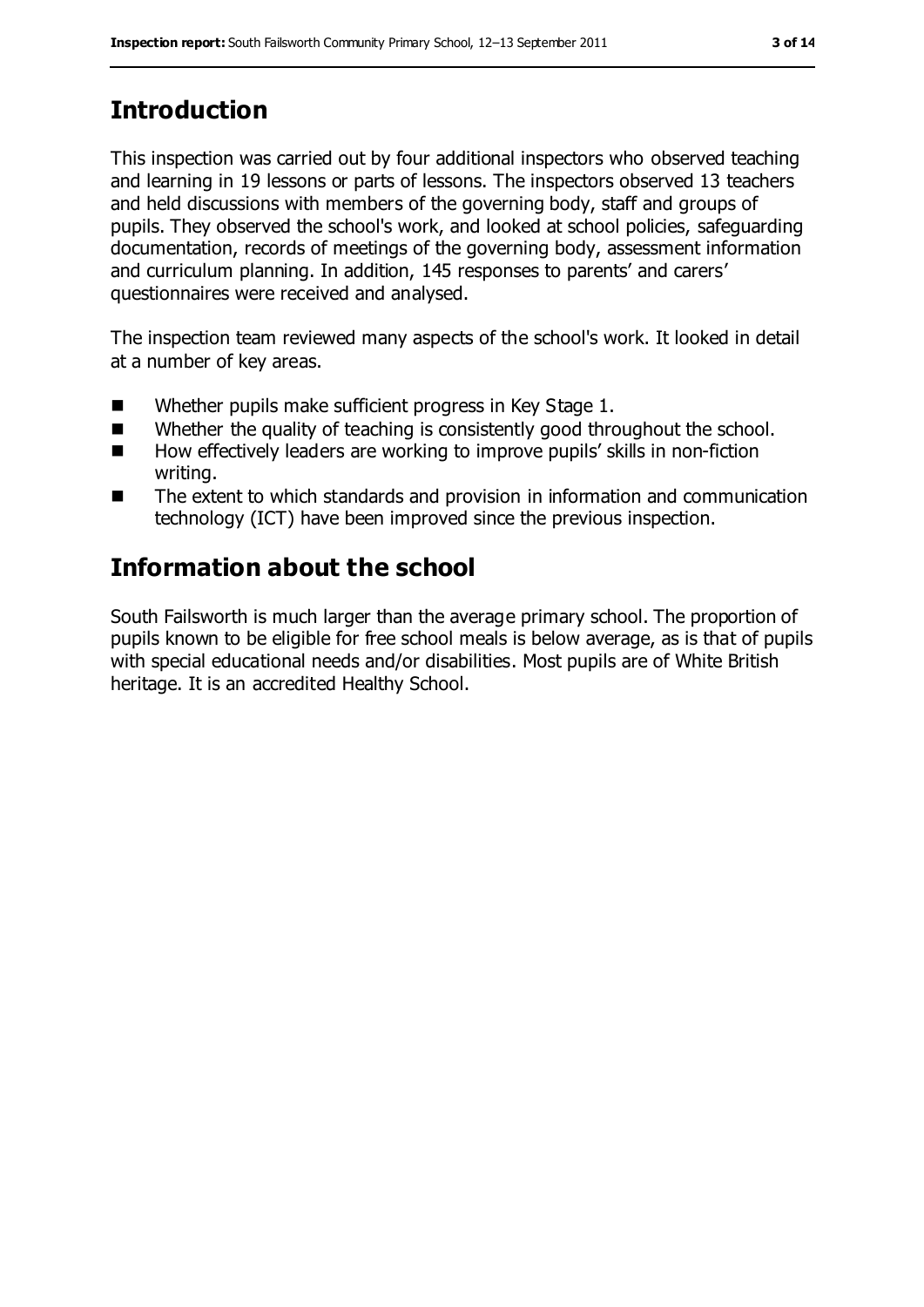**Inspection grades: 1 is outstanding, 2 is good, 3 is satisfactory and 4 is inadequate** Please turn to the glossary for a description of the grades and inspection terms

# **Inspection judgements**

#### **Overall effectiveness: how good is the school? 1**

#### **The school's capacity for sustained improvement 1**

#### **Main findings**

South Failsworth is an outstanding school. Its excellent features include outcomes for pupils, the Early Years Foundation Stage, care guidance and support, the curriculum, and all aspects of leadership and management. The inspirational leadership of the headteacher is the driving factor behind the school's success. His ambitious vision for the school and exceptional understanding of pupils' needs are at the heart of its significant improvement since the previous inspection. Rigorous self-evaluation gives the school a very clear picture of areas for development. Leaders then set highlyfocused plans to bring about improvement. This is exemplified in the way action was taken when a decline in the rate of progress in Key Stage 1 was identified in 2009. As a result, progress accelerated and standards rose and have been maintained. Leaders at all levels and the governing body work extremely well together to ensure the school continues to move forward and the capacity for further improvement is excellent.

Children make an exceptional start to their education in the Early Years Foundation Stage and make significant gains in their learning. Pupils in Key Stages 1 and 2 make good progress and by the end of Year 6 attain high standards in reading and mathematics. This represents outstanding achievement from their skill levels on entering school, which are generally below those typical for their age. Writing is a weaker aspect of pupils' performance in English. Leaders have recently provided training to develop teachers' expertise in improving pupils' non-fiction writing. Nevertheless, there remain inconsistencies between classes in the approach to developing pupils' writing, such as in the way to structure their work, and their verbal communication.

Teaching has many strengths, with examples of outstanding practice. At times, introductions to lessons are overlong and insufficient time given to pupils exploring ideas for themselves. Pupils' behaviour is exemplary and they show much enjoyment in coming to school, which makes a significant contribution to their learning. The curriculum is planned effectively to provide highly-tailored programmes for a wide range of pupils with different needs. The provision for ICT has been much improved since the previous inspection and standards have risen, particularly in the elements of modelling, control and data-handling. The care and well-being of pupils is at the heart of the school's work and outstanding attention is given to all aspects of care, guidance and support. Parents and carers greatly appreciate the way the school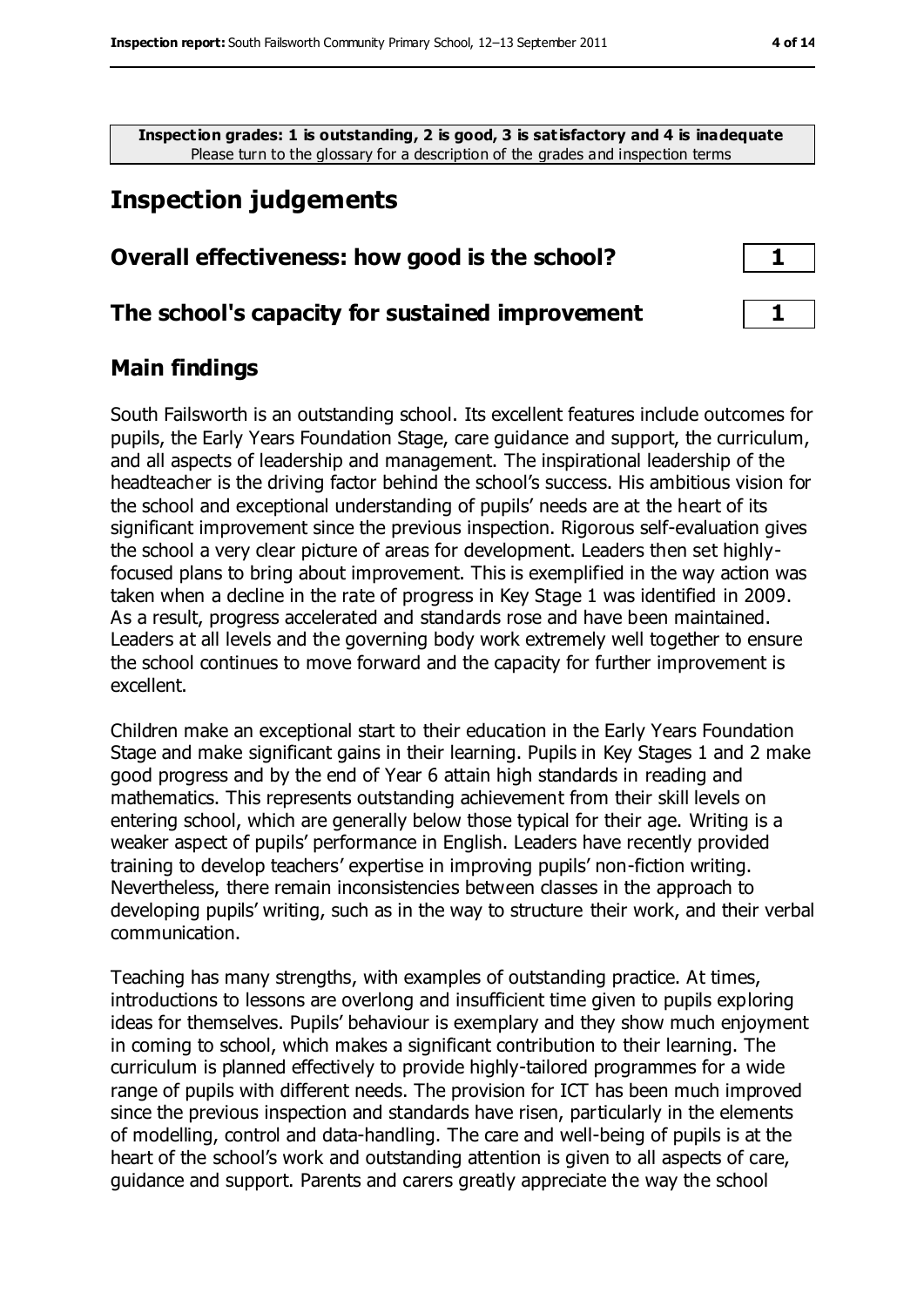looks after their children. One comment is typical, 'I think the care of children is first class.'

## **What does the school need to do to improve further?**

- Improve the quality of teaching to be outstanding by:
	- making sure that introductions to lessons are succinct, so that pupils have sufficient time to explore ideas for themselves
	- ensuring teachers have a consistent approach to developing pupils' written and verbal communication skills.

## **Outcomes for individuals and groups of pupils 1**

Most pupils make at least good progress and some make outstanding progress. Overall achievement is outstanding and pupils enjoy their work. They take pleasure in their activities and tackle them with enthusiasm. Pupils are keen to do well and concentrate for lengthy periods. They read expressively and can talk in detail about their favourite authors. Pupils' creative writing is imaginative and effectively expresses their ideas and feelings. Their non-fiction sometimes lacks clarity because of a lack of sufficient structure. Pupils' enjoyment of writing was evident in a lesson in Year 6, in which they were exploring ways of beginning their stories to grab the reader's attention.

Pupils' mathematical calculation skills are well-advanced and they can use them effectively to solve real-life number problems. They use ICT well to support their work in other subjects. Pupils with special educational needs and/or disabilities make the same good progress as that of other pupils because of the well-targeted support they receive. There is no significant difference between the achievement and the quality of learning of different groups.

Pupils are extremely kind and considerate and appreciate the views of others, even when different from their own. They have a thorough insight, based on first-hand experience, into similarities and differences between their own and other cultures. Pupils contribute very positively to the life of the school by taking on a wide range of responsibilities, including being a school councillor or a member of the healthy action team. They make a significant contribution to the wider community by supporting local charities and by the choir and brass instrumentalists performing at local venues.

Pupils are adopting healthy lifestyles well, knowing the importance of taking regular exercise and eating a balanced diet. They have a comprehensive understanding of what might be an unsafe situation and say they feel safe in school at all times. Pupils' high attainment, above-average attendance and the way they co-operate so well means they are prepared in an outstanding way for their future lives.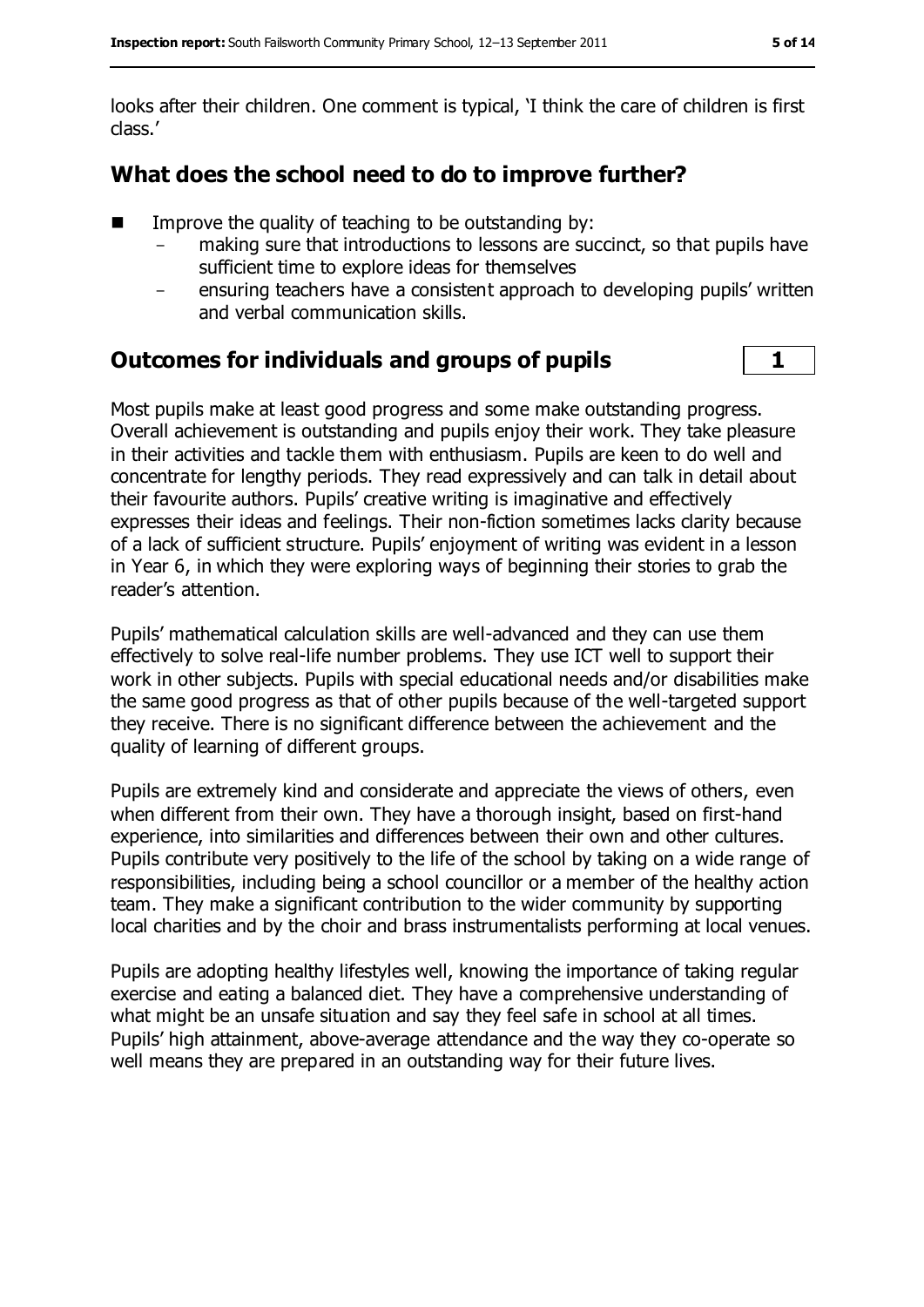| These are the grades for pupils outcomes                                                                    |               |
|-------------------------------------------------------------------------------------------------------------|---------------|
| Pupils' achievement and the extent to which they enjoy their learning                                       |               |
| Taking into account:                                                                                        |               |
| Pupils' attainment <sup>1</sup>                                                                             |               |
| The quality of pupils' learning and their progress                                                          |               |
| The quality of learning for pupils with special educational needs and/or<br>disabilities and their progress | $\mathcal{P}$ |
| The extent to which pupils feel safe                                                                        |               |
| <b>Pupils' behaviour</b>                                                                                    |               |
| The extent to which pupils adopt healthy lifestyles                                                         |               |
| The extent to which pupils contribute to the school and wider community                                     |               |
| The extent to which pupils develop workplace and other skills that will                                     |               |
| contribute to their future economic well-being                                                              |               |
| Taking into account:                                                                                        |               |
| Pupils' attendance <sup>1</sup>                                                                             |               |
| The extent of pupils' spiritual, moral, social and cultural development                                     |               |

#### **How effective is the provision?**

 $\overline{a}$ 

These are the grades for pupils' outcomes

Teachers plan their lessons carefully to build on previous work so that pupils can use what they already know and understand to support their current learning. They use assessment information well to provide activities that effectively challenge different groups of pupils. One pupil commented, 'My teacher is inspiring and makes learning fun.' Marking and discussion are used well to show pupils how they might improve their work. Pupils are fully involved in evaluating how well they are doing and in deciding for themselves what they need to do next to develop their learning further. Occasionally, not enough time is allocated in lessons for pupils to actively explore ideas for themselves and there is an inconsistent approach to developing pupils' written and verbal communication skills.Teaching assistants are skilled at supporting pupils' learning, particularly those with special educational needs and/or disabilities.

The curriculum provides stimulating opportunities for learning and personal development. These include special learning days, such as Viking Day and Second World War Day, which promote the active involvement of pupils. A wide range of extra-curricular activities and visits to places such as Manchester Museum and Tandle Hill Country Park, extend pupils' skills and widen their horizons. Pupils' cultural development is very effectively enhanced by opportunities for them to work with pupils from a local school with ethnic and social backgrounds different from their own. Cross-curricular links are excellent and enable pupils to use skills developed in one subject to support learning in others. Partnership activity, including a local Sixth-Form college and a professional football club, adds a further exciting dimension to pupils' learning.

The school provides a very safe and welcoming learning environment. The support for potentially vulnerable pupils, due to their circumstances, is excellent and effectively supports their development and learning. Transition arrangements are smooth throughout the school and contribute extremely well to pupils' development. This is exemplified by the recently-modified arrangements for transfer between

<sup>&</sup>lt;sup>1</sup>The grades for attainment and attendance are: 1 is high; 2 is above average; 3 is broadly average; and 4 is low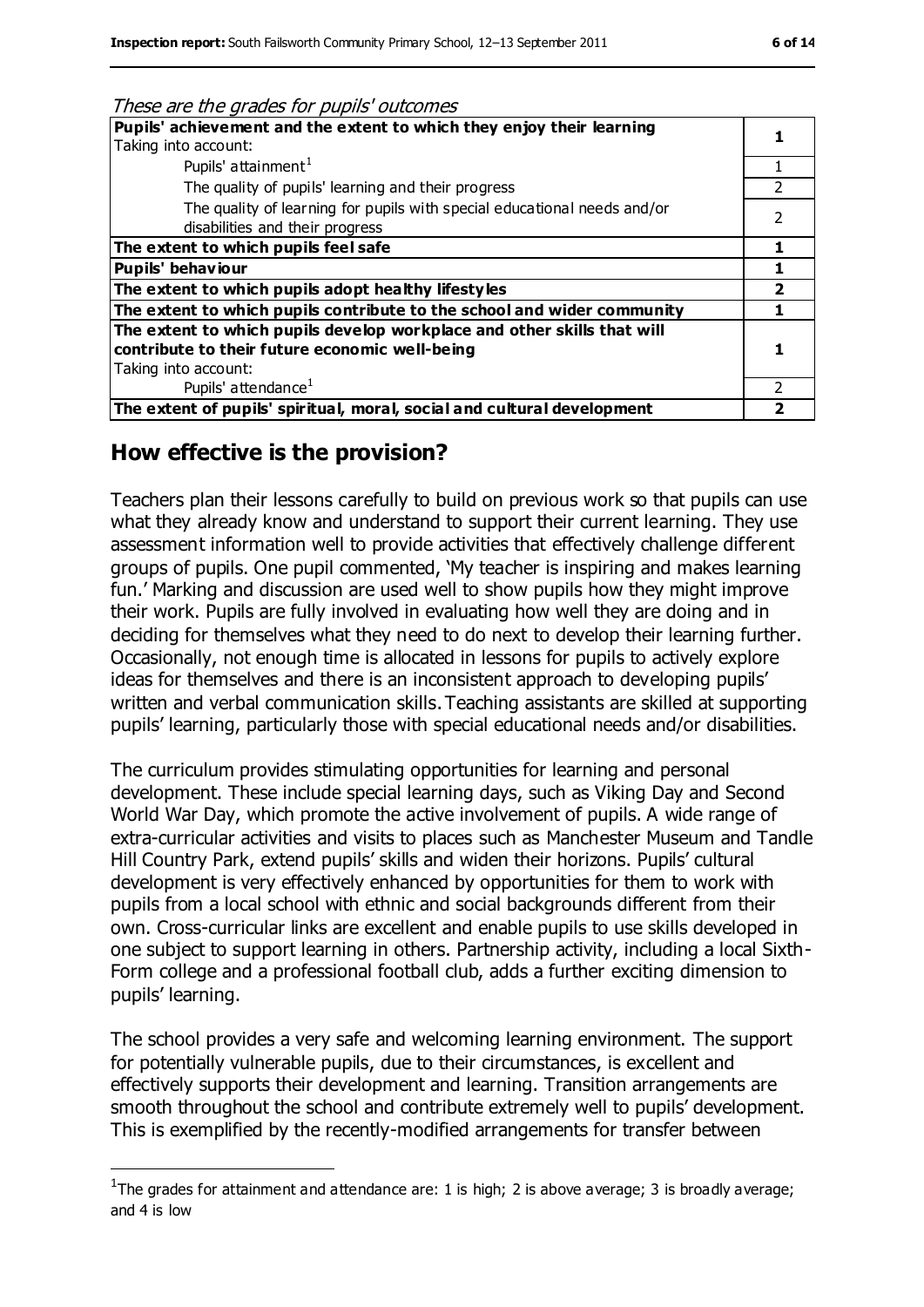Reception and Year 1, which have led to pupils being better prepared for their new class. Outstanding links with outside agencies ensure extra support for individual pupils is available when required. The school has an active partnership with the local police and fire service to embed awareness of stranger danger and safe practice at school and in the home.

These are the grades for the quality of provision

| The quality of teaching                                                  |  |
|--------------------------------------------------------------------------|--|
| Taking into account:                                                     |  |
| The use of assessment to support learning                                |  |
| The extent to which the curriculum meets pupils' needs, including, where |  |
| relevant, through partnerships                                           |  |
| The effectiveness of care, guidance and support                          |  |

## **How effective are leadership and management?**

Senior leaders enthuse staff very successfully and, as a result, morale is high and there is a shared commitment to drive the school forward. Teaching is monitored rigorously and staff are given detailed feedback on any areas for development. Subsequent lesson observations check if these areas have been responded to successfully. Leaders are taking highly-effective steps to drive up the quality of teaching through the management of staff performance and their professional development, which is outstanding. This has led to significant improvement since the previous inspection. Leaders are taking actions to develop pupils' written and verbal communication but acknowledge that a consistent approach has not yet been achieved.

The governing body is very supportive of the school and proactive in evaluating its performance and influencing its development. Comprehensive safeguarding arrangements ensure the safety and well-being of pupils and staff. The training of staff in safeguarding, particularly child protection, is of high quality. The promotion of equality of opportunity is central to the school's work. Consequently, pupil outcomes are very positive and any unevenness between different groups is minimal.

Leaders promote community cohesion in an outstanding manner, with the school and local community working harmoniously together. Cohesion beyond the immediate locality has been strengthened through close links with a school whose pupils are exclusively of the Muslim faith. Partnership activity very effectively develops learning opportunities that the school could not provide on its own, such as in sport and music. The school often takes a leading role in activities, for example in the local cluster of schools. Engagement with parents and carers is excellent and ensures they are strongly involved in their children's learning and the work of the school. This is exemplified by the homework logs which are used very effectively by parents and carers to help their children.

These are the grades for the leadership and management

| The effectiveness of leadership and management in embedding ambition and |  |
|--------------------------------------------------------------------------|--|
| driving improvement                                                      |  |
| Taking into account:                                                     |  |
| The leadership and management of teaching and learning                   |  |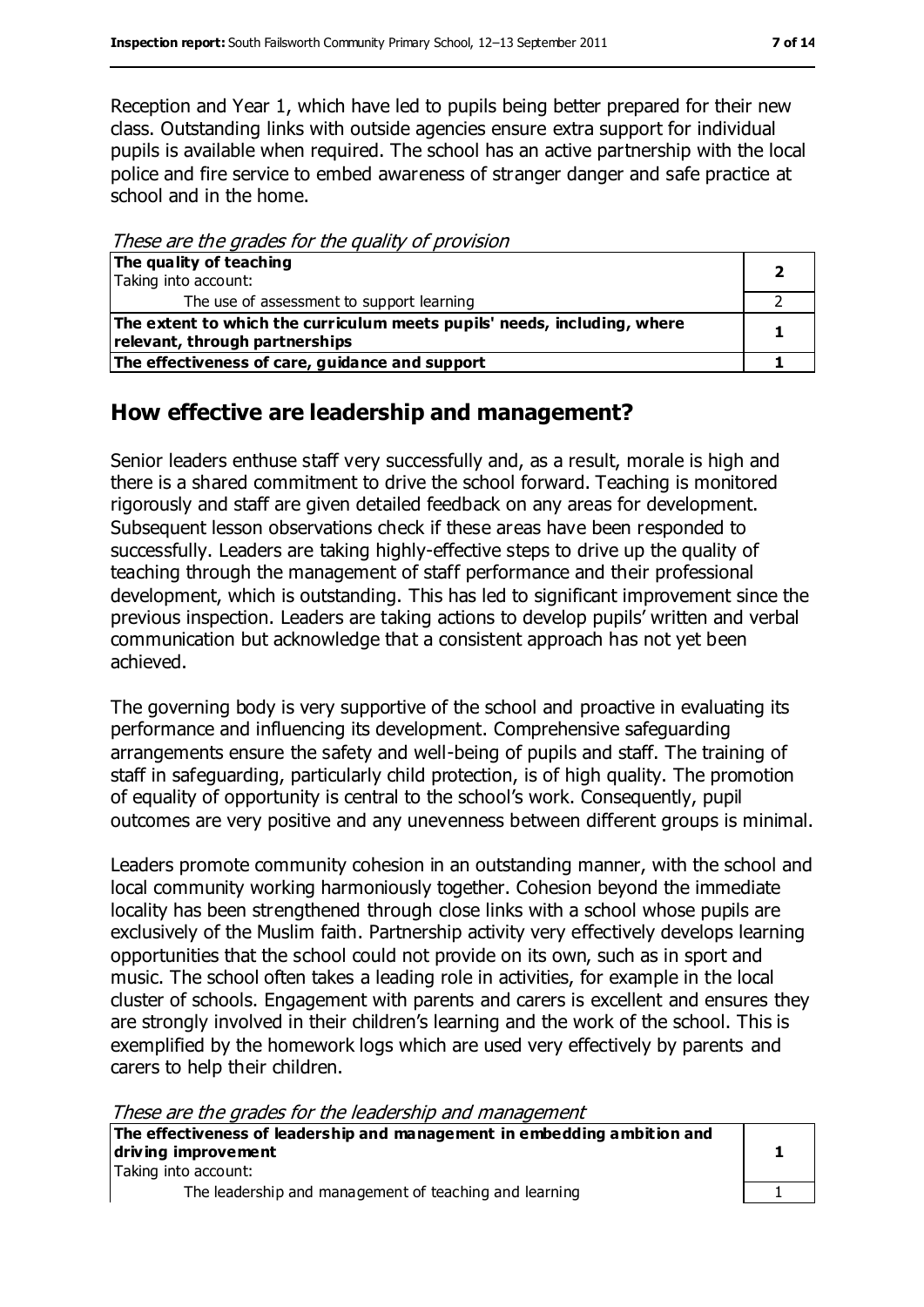| The effectiveness of the governing body in challenging and supporting the<br>school so that weaknesses are tackled decisively and statutory responsibilities<br>met |  |
|---------------------------------------------------------------------------------------------------------------------------------------------------------------------|--|
| The effectiveness of the school's engagement with parents and carers                                                                                                |  |
| The effectiveness of partnerships in promoting learning and well-being                                                                                              |  |
| The effectiveness with which the school promotes equality of opportunity and<br>tackles discrimination                                                              |  |
| The effectiveness of safeguarding procedures                                                                                                                        |  |
| The effectiveness with which the school promotes community cohesion                                                                                                 |  |
| The effectiveness with which the school deploys resources to achieve value for<br>money                                                                             |  |

### **Early Years Foundation Stage**

Children make exceptional progress because staff ensure that activities consistently match their individual needs. These activities are very stimulating and successfully capture and maintain children's interest. Children are encouraged to make choices for themselves and this very effectively develops their independent learning skills. They respond very positively, showing great enjoyment and enthusiasm in all they do. This was clearly evident when they were using a puppet theatre to act out the story of Goldilocks and the Three Bears. Children's behaviour is excellent and they take great pleasure in working harmoniously together, in pairs and small groups.

The curriculum is very effectively enhanced by the Forest School's programme. This enables children to work independently, though under very close supervision, in a wooded area next to the school to explore nature at first hand. This was seen to good effect when they were using hand lenses to investigate a variety of minibeasts. They showed great excitement as they found and discussed the different creatures they discovered in various habitats. The way that children in Nursery and Reception are able to mix throughout the day makes a very positive contribution to their personal and social development. Staff use the outdoor area very effectively to promote children's development across the areas of learning.

Excellent leadership makes sure that on-going assessments are used effectively by all staff to plan activities that meet children's individual needs. The highest priority is given to ensuring children's welfare and the setting are very secure. Relationships with parents and carers are excellent and they are kept very well-informed about their children's progress.

These are the grades for the Early Years Foundation Stage

| Overall effectiveness of the Early Years Foundation stage                             |  |
|---------------------------------------------------------------------------------------|--|
| Taking into account:                                                                  |  |
| Outcomes for children in the Early Years Foundation Stage                             |  |
| The quality of provision in the Early Years Foundation Stage                          |  |
| The effectiveness of leadership and management in the Early Years Foundation<br>Stage |  |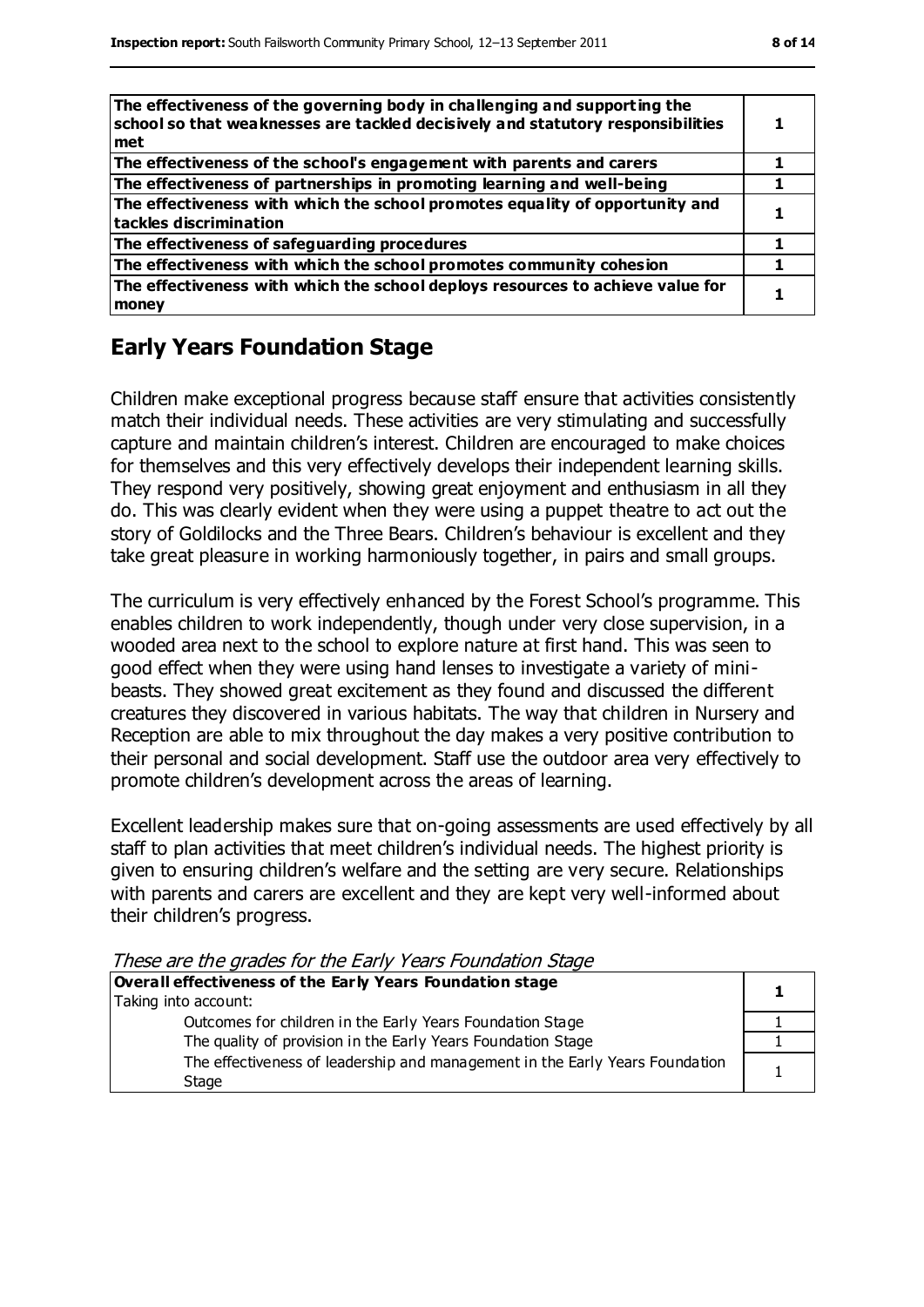#### **Views of parents and carers**

Almost all of the parents and carers who returned questionnaires were positive about the school's work and the efforts of all staff. Two comments were typical, 'Our children look forward to seeing their teachers each day. The school has a nurturing and caring feel to it' and 'South Failsworth provides a wonderful learning environment for children of all ages. We couldn't be happier.' There was no significant trend of negative views, but all individual issues were raised with the school. Inspection judgements support the positive views of parents and carers.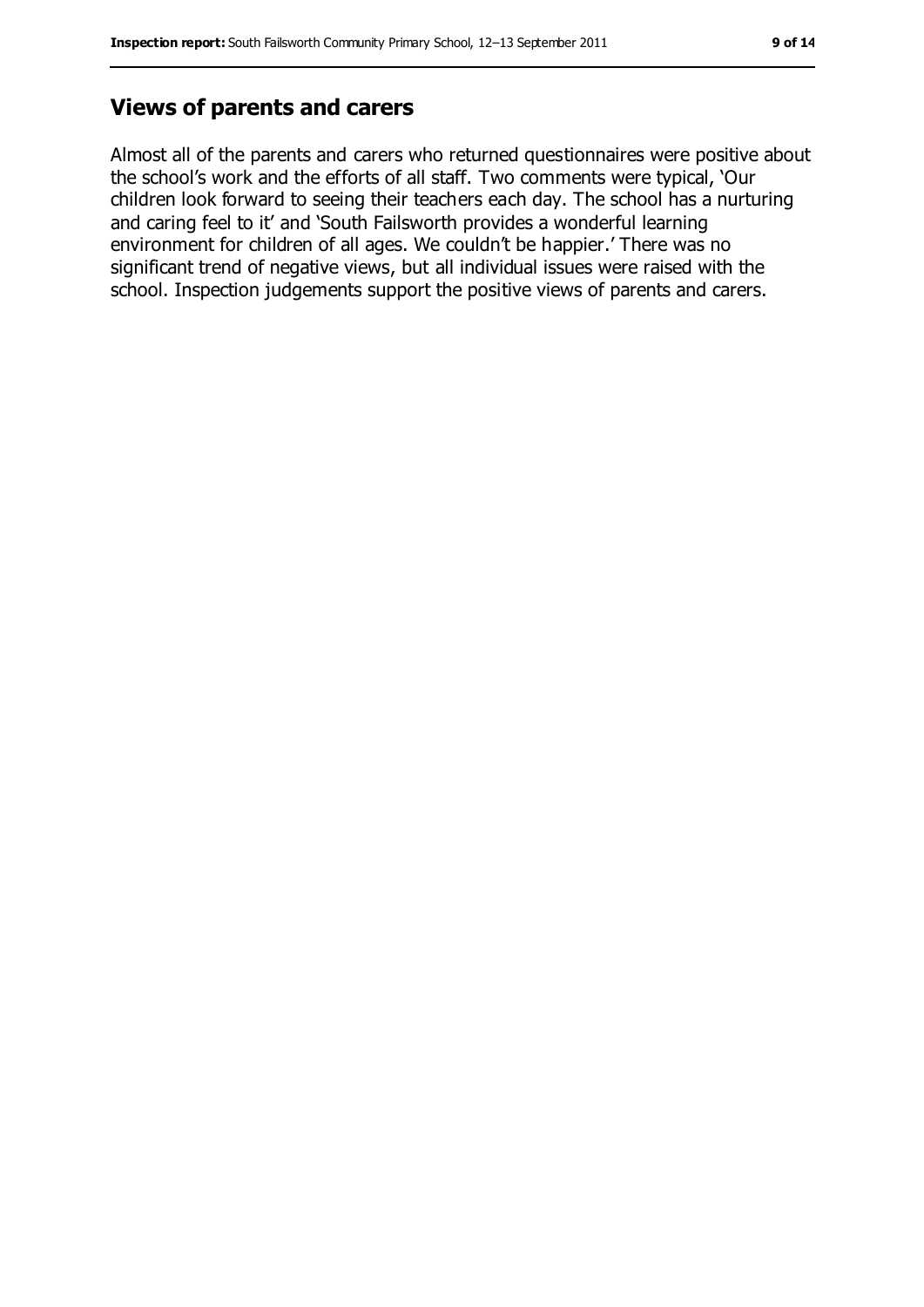# **Responses from parents and carers to Ofsted's questionnaire**

Ofsted invited all the registered parents and carers of pupils registered at South Failsworth Community Primary School to complete a questionnaire about their views of the school. In the questionnaire, parents and carers were asked to record how strongly they agreed with 13 statements about the school.

The inspection team received 145 completed questionnaires by the end of the on-site inspection. In total, there are 472 pupils registered at the school.

| <b>Statements</b>                                                                                                                                                                                                                                       | <b>Strongly</b><br>agree |               | Agree        |               | <b>Disagree</b> |                | <b>Strongly</b><br>disagree |               |
|---------------------------------------------------------------------------------------------------------------------------------------------------------------------------------------------------------------------------------------------------------|--------------------------|---------------|--------------|---------------|-----------------|----------------|-----------------------------|---------------|
|                                                                                                                                                                                                                                                         | <b>Total</b>             | $\frac{1}{2}$ | <b>Total</b> | $\frac{1}{2}$ | <b>Total</b>    | $\frac{1}{2}$  | <b>Total</b>                | $\frac{1}{2}$ |
| My child enjoys school                                                                                                                                                                                                                                  | 108                      | 74            | 36           | 25            | 1               | 1              | 0                           | 0             |
| The school keeps my child<br>safe                                                                                                                                                                                                                       | 110                      | 76            | 33           | 23            | $\mathbf{1}$    | $\mathbf{1}$   | $\mathbf 0$                 | 0             |
| The school informs me<br>about my child's progress                                                                                                                                                                                                      | 79                       | 54            | 62           | 43            | 3               | $\overline{2}$ | $\mathbf{1}$                | $\mathbf{1}$  |
| My child is making enough<br>progress at this school                                                                                                                                                                                                    | 90                       | 62            | 53           | 37            | $\overline{2}$  | $\mathbf{1}$   | $\mathbf 0$                 | 0             |
| The teaching is good at<br>this school                                                                                                                                                                                                                  | 110                      | 76            | 33           | 23            | 0               | $\mathbf 0$    | $\mathbf 0$                 | 0             |
| The school helps me to<br>support my child's learning                                                                                                                                                                                                   | 86                       | 59            | 54           | 37            | $\mathbf{1}$    | $\mathbf{1}$   | $\mathbf 0$                 | 0             |
| The school helps my child<br>to have a healthy lifestyle                                                                                                                                                                                                | 80                       | 55            | 61           | 42            | $\mathbf{1}$    | $\mathbf{1}$   | $\mathbf 0$                 | 0             |
| The school makes sure that<br>my child is well-prepared<br>for the future (for example<br>changing year group,<br>changing school, and for<br>children who are finishing<br>school, entering further or<br>higher education, or<br>entering employment) | 88                       | 61            | 54           | 37            | $\mathbf{1}$    | $\mathbf{1}$   | $\mathbf 0$                 | $\mathbf 0$   |
| The school meets my<br>child's particular needs                                                                                                                                                                                                         | 88                       | 61            | 52           | 36            | 3               | $\overline{2}$ | $\mathbf 0$                 | 0             |
| The school deals effectively<br>with unacceptable<br>behaviour                                                                                                                                                                                          | 82                       | 57            | 58           | 40            | 0               | $\mathbf 0$    | $\overline{2}$              | $\mathbf{1}$  |
| The school takes account<br>of my suggestions and<br>concerns                                                                                                                                                                                           | 73                       | 50            | 59           | 41            | 6               | 4              | $\mathbf 0$                 | $\mathbf 0$   |
| The school is led and<br>managed effectively                                                                                                                                                                                                            | 113                      | 78            | 31           | 21            | 0               | $\mathbf 0$    | $\mathbf 0$                 | 0             |
| Overall, I am happy with<br>my child's experience at<br>this school                                                                                                                                                                                     | 118                      | 81            | 27           | 19            | 0               | 0              | $\mathbf 0$                 | 0             |

The table above summarises the responses that parents and carers made to each statement. The percentages indicate the proportion of parents and carers giving that response out of the total number of completed questionnaires. Where one or more parents and carers chose not to answer a particular question, the percentages will not add up to 100%.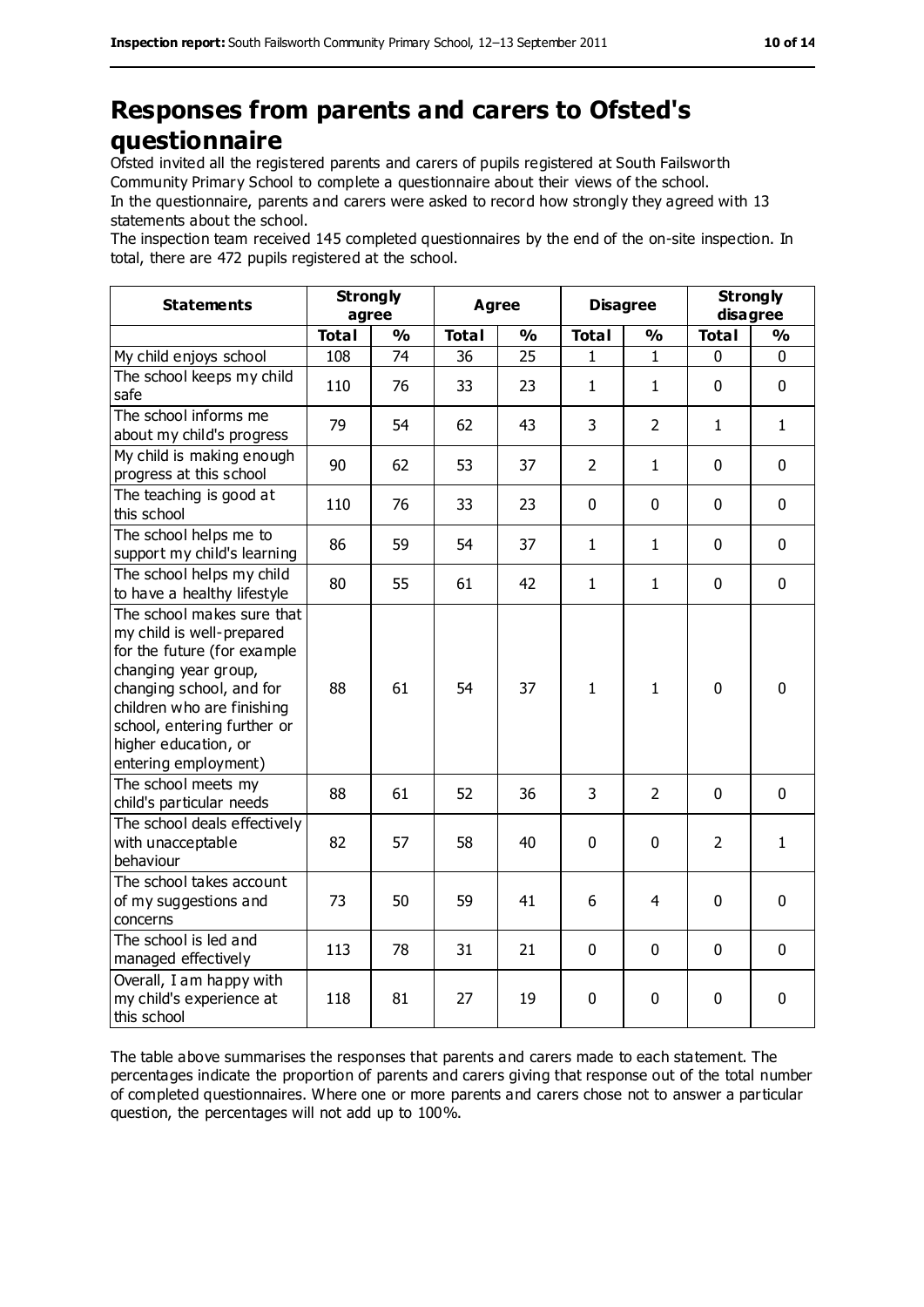# **Glossary**

## **What inspection judgements mean**

| Grade   | <b>Judgement</b> | <b>Description</b>                                                                                                                                                                                                               |
|---------|------------------|----------------------------------------------------------------------------------------------------------------------------------------------------------------------------------------------------------------------------------|
| Grade 1 | Outstanding      | These features are highly effective. An outstanding<br>school provides exceptionally well for all its pupils'<br>needs.                                                                                                          |
| Grade 2 | Good             | These are very positive features of a school. A school<br>that is good is serving its pupils well.                                                                                                                               |
| Grade 3 | Satisfactory     | These features are of reasonable quality. A<br>satisfactory school is providing adequately for its<br>pupils.                                                                                                                    |
| Grade 4 | Inadequate       | These features are not of an acceptable standard. An<br>inadequate school needs to make significant<br>improvement in order to meet the needs of its pupils.<br>Ofsted inspectors will make further visits until it<br>improves. |

#### **Overall effectiveness of schools**

|                          | Overall effectiveness judgement (percentage of schools) |      |                     |                   |
|--------------------------|---------------------------------------------------------|------|---------------------|-------------------|
| <b>Type of</b><br>school | <b>Outstanding</b>                                      | Good | <b>Satisfactory</b> | <b>Inadequate</b> |
| Nursery schools          | 43                                                      | 47   | 10                  |                   |
| Primary schools          | 6                                                       | 46   | 42                  |                   |
| Secondary<br>schools     | 14                                                      | 36   | 41                  | 9                 |
| Sixth forms              | 15                                                      | 42   | 41                  | 3                 |
| Special schools          | 30                                                      | 48   | 19                  |                   |
| Pupil referral<br>units  | 14                                                      | 50   | 31                  | 5                 |
| All schools              | 10                                                      | 44   | 39                  |                   |

New school inspection arrangements were introduced on 1 September 2009. This means that inspectors now make some additional judgements that were not made previously.

The data in the table above is for the period 1 September 2010 to 08 April 2011 and is consistent with the latest published official statistics about maintained school inspection outcomes (see [www.ofsted.gov.uk\)](http://www.ofsted.gov.uk/).

The sample of schools inspected during 2010/11 was not representative of all schools nationally, as weaker schools are inspected more frequently than good or outstanding schools.

Percentages are rounded and do not always add up exactly to 100. Sixth-form figures reflect the judgements made for the overall effectiveness of the sixth form in secondary schools, special schools and pupil referral units.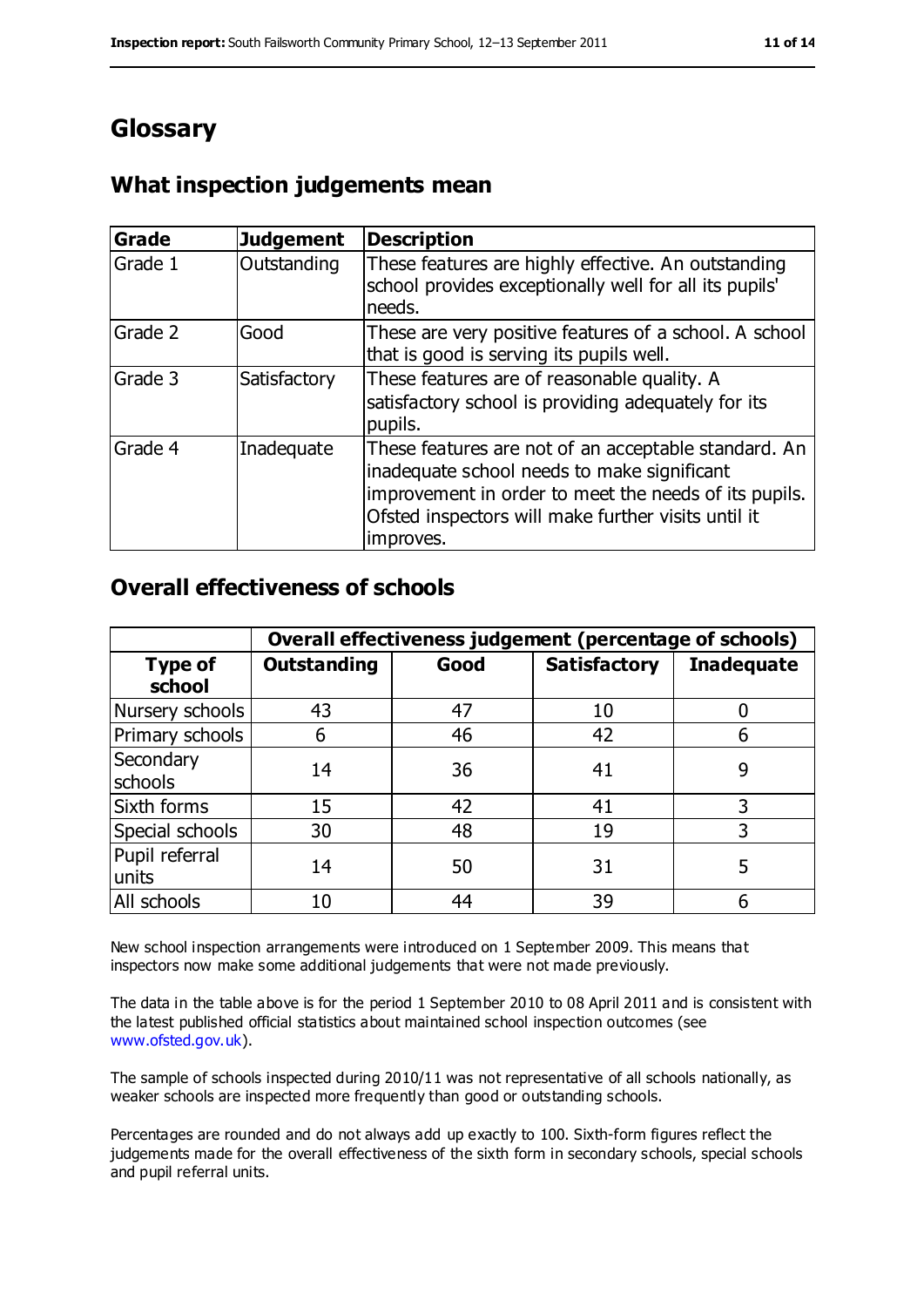# **Common terminology used by inspectors**

| Achievement:               | The progress and success of a pupil in their<br>learning, development or training.                                                                                                                                                                                                                                                                  |
|----------------------------|-----------------------------------------------------------------------------------------------------------------------------------------------------------------------------------------------------------------------------------------------------------------------------------------------------------------------------------------------------|
| Attainment:                | The standard of the pupils' work shown by test<br>and examination results and in lessons.                                                                                                                                                                                                                                                           |
| Capacity to improve:       | The proven ability of the school to continue<br>improving. Inspectors base this judgement on<br>what the school has accomplished so far and on<br>the quality of its systems to maintain<br>improvement.                                                                                                                                            |
| Leadership and management: | The contribution of all the staff with<br>responsibilities, not just the headteacher, to<br>identifying priorities, directing and motivating staff<br>and running the school.                                                                                                                                                                       |
| Learning:                  | How well pupils acquire knowledge, develop their<br>understanding, learn and practise skills and are<br>developing their competence as learners.                                                                                                                                                                                                    |
| Overall effectiveness:     | Inspectors form a judgement on a school's overall<br>effectiveness based on the findings from their<br>inspection of the school. The following<br>judgements, in particular, influence what the<br>overall effectiveness judgement will be.                                                                                                         |
|                            | The school's capacity for sustained<br>$\blacksquare$<br>improvement.<br>Outcomes for individuals and groups of<br>pupils.<br>$\blacksquare$ The quality of teaching.<br>The extent to which the curriculum meets<br>pupils' needs, including, where relevant,<br>through partnerships.<br>The effectiveness of care, guidance and<br>ш<br>support. |
| Progress:                  | The rate at which pupils are learning in lessons<br>and over longer periods of time. It is often<br>measured by comparing the pupils' attainment at<br>the end of a key stage with their attainment when<br>they started.                                                                                                                           |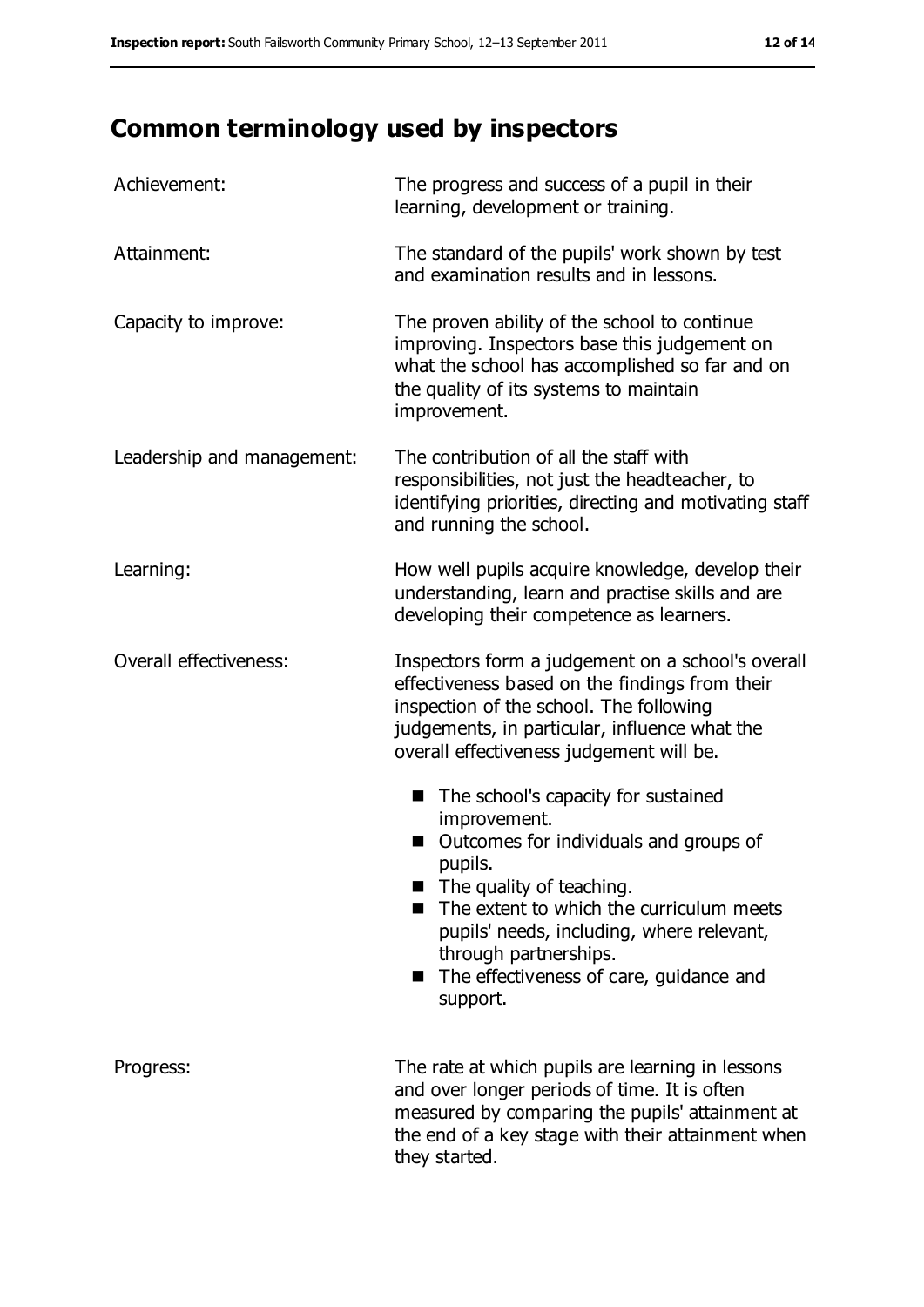**This letter is provided for the school, parents and carers to share with their children. It describes Ofsted's main findings from the inspection of their school.**



14 September 2011

Dear Pupils

#### **Inspection of South Failsworth Community Primary School, Manchester, M35 0NY**

Thank you for the friendly welcome you gave us when we inspected your school. We enjoyed meeting you and seeing the many interesting things you do.

The inspectors judge that your school is outstanding and that:

- your achievement is outstanding and, by the end of Year 6, you attain high standards in reading and mathematics
- children in Nursery and Reception have an excellent start to their education
- **Nota** your behaviour is exemplary and you make an excellent contribution to the life of the school and the local community
- the outstanding curriculum is very effectively extended by visits to places such as Manchester Museum and Tandle Hill Country Park
- you have an excellent understanding of the similarities and differences between your own and other cultures.
- staff make sure you are very safe in school and on visits
- $\blacksquare$  staff and governors are working hard to help you do even better.

We have asked your school to:

 give you more opportunity to find things out for yourselves and improve further your written and verbal communication skills.

All of you are a credit to your school and can help it improve further by continuing to try your best in your activities.

Yours sincerely,

Melvyn Hemmings Lead Inspector